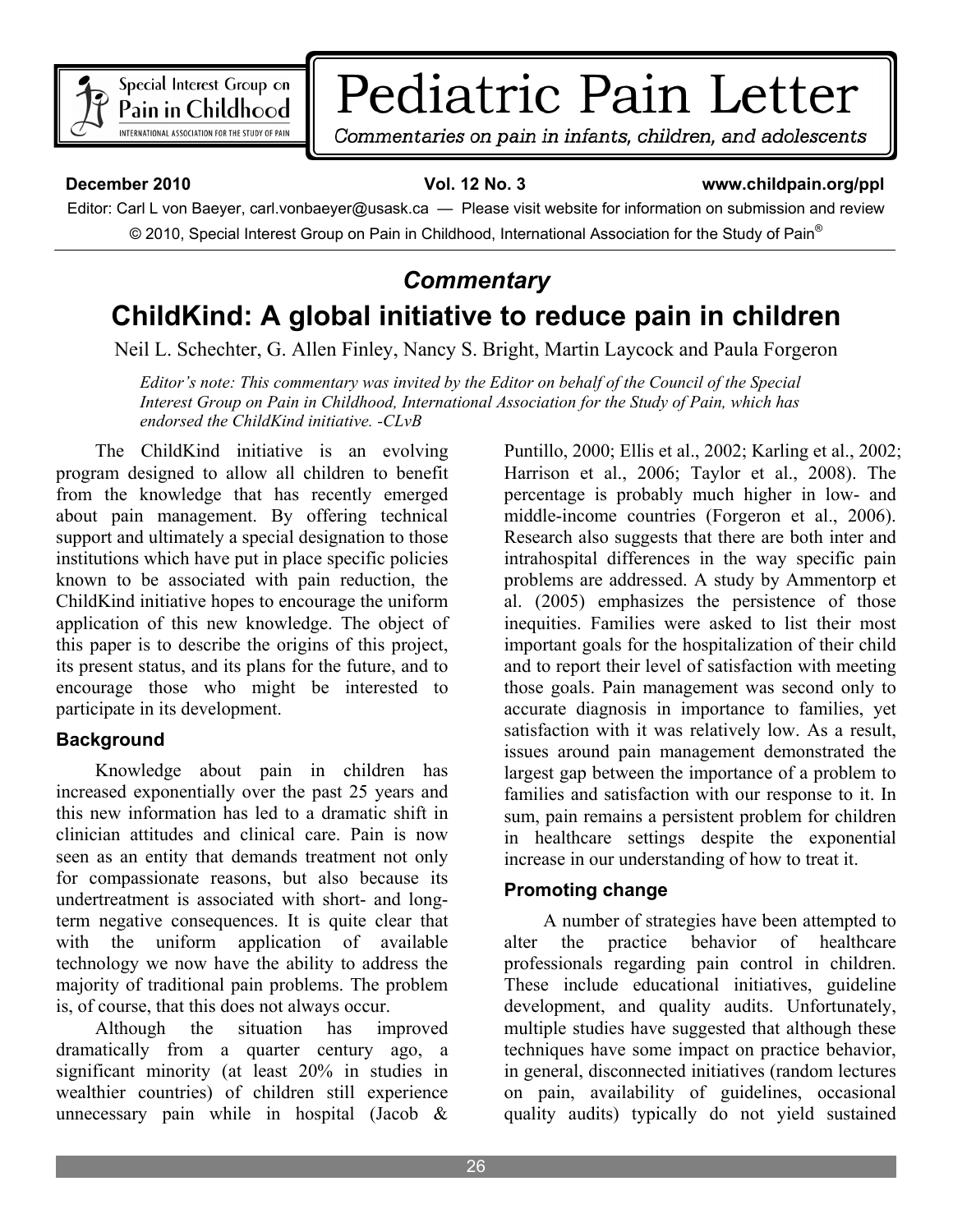change in the quality of pain management at a given institution (Lomas et al., 1989; Lomas et al., 1991; Davis et al., 1995; Davis et al., 1999; Pisacane, 2008; Zernikow et al., 2008).

 It appears that unless concern about pain is perceived as a core institutional value and an essential element of care, initiatives by individuals, no matter how well meaning, will have only limited success. Interventions such as lectures and audits are more likely to impact on behavior if they fit into an institutional culture in which addressing pain is an expectation. In that way, appropriate pain management does not rely on the memory or good graces of any one practitioner but instead becomes part of the institutional fabric similar to issues of safety and confidentiality. For this to occur, first and foremost, providing comfort must be formally established by the administration as a priority. Inadequate pain management can then be viewed as out of context and should be seen as everyone's responsibility to remedy. All of the measures previously mentioned (education, guidelines, audit) will be subsequently seen in a different light.

 A number of authors have written about building an institutional commitment to pain management and the Resource Center of the American Alliance of Cancer Pain Initiatives has developed a manual on how to do so (Gordon et al., 2000). Stevenson et al. (2006) have identified the key elements necessary to create a hospital-wide pain management plan. These include:

- 1. An interdisciplinary working group with administrative mandate for change
- 2. Institution-wide standards for pain assessment
- 3. Explicit policies and procedures regarding pain
- 4. Clearly defined accountability
- 5. Easily accessible information on pain treatment
- 6. Involvement of patients and families
- 7. Ongoing staff education
- 8. An ongoing audit process

## **The ChildKind initiative**

 Despite the potential of such an approach, few institutions have been able to fully implement it. Logistical and financial impediments often get in the way. The ChildKind initiative was developed to provide both motivation and guidance to child

healthcare facilities interested in creating a systemwide approach to pain management. Institutions that meet certain rigorous criteria will be designated as *ChildKind Hospitals* and will receive an internationally sanctioned award that attests to their ongoing commitment to providing a uniform approach to pediatric pain management. It is our hope that such recognition will provide incentive for all institutions to overcome the barriers that prevent current knowledge regarding pediatric pain from being applied to every child.

 The ChildKind initiative is modeled on the Baby Friendly Hospital Program, a WHO and UNICEF effort to encourage breastfeeding in hospitals. In this model, if institutions meet a list of specific criteria, they are awarded a *Baby Friendly Hospital* designation. This designation brings many potential benefits to institutions:

- Receipt of an international award is an achievement to celebrate within the institution.
- Public relations and marketing external to the institution will be facilitated.
- The process for obtaining this award can be seen as a quality improvement effort by the institution.
- Institutional revenue may be enhanced by attracting additional patients.

 The institution will therefore benefit from *Baby Friendly* status as will infants in the community whose health will improve due to increased breastfeeding rates (Philipp et al., 2001). Currently over 15,000 institutions in 134 countries have been awarded *Baby Friendly* status.

 The ChildKind initiative will encompass a similar model applied to pediatric pain prevention and relief. The program emerged from the International Association for the Study of Pain (IASP) Special Interest Group on Pain in Childhood. ChildKind has already been endorsed by major international health organizations including IASP, the Canadian Pain Society, the National Association of Pediatric Nurse Practitioners, the World Federation of Societies of Anaesthesiologists, the International Pharmaceutical Federation, the Royal College of Nursing, the Child Life Council, and the Canadian Nurses Association.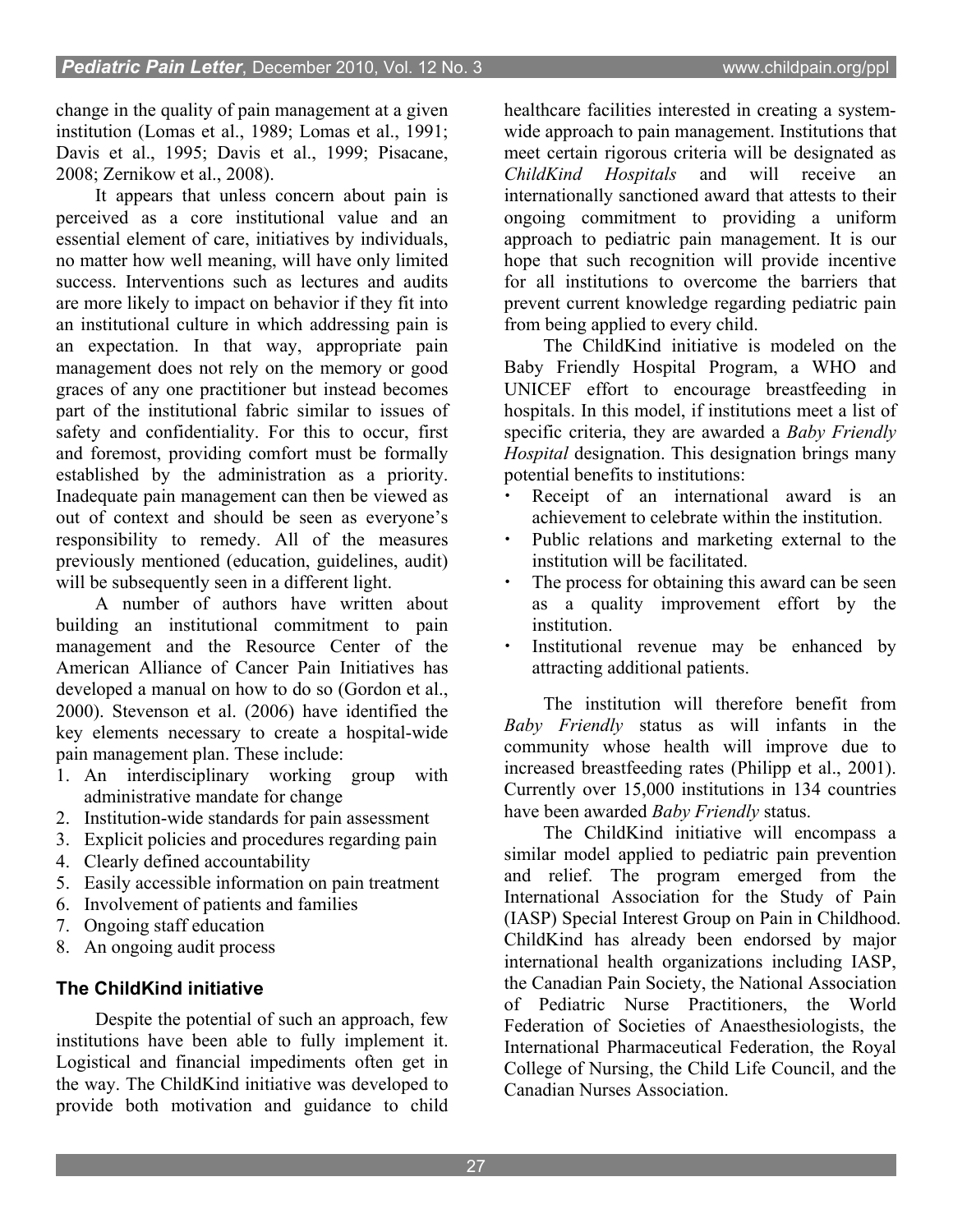### **History of ChildKind**

 The board and membership of the IASP Special Interest Group on Pain in Childhood endorsed the concept of ChildKind at the  $7<sup>th</sup>$ International Symposium on Pediatric Pain held in Vancouver, Canada in June 2006. With that endorsement, the organizing group received a grant from the Mayday Fund to support a consensus meeting to develop the core principles and philosophy of ChildKind. With the additional support of the Rockefeller Foundation and the Institute of International Education, the organizational meeting of ChildKind was held in Bellagio, Italy, at the Rockefeller Foundation Bellagio Study Center on November 4-8, 2008. At that meeting, 20 experts in pediatric pain representing 14 countries as well as the World Health Organization established the basic principles regarding pain management in children that would yield the criteria for ChildKind certification.

#### **ChildKind principles**

 Those principles are now referred to as the Bellagio Declaration and are as follows:

- 1. There is a facility-wide, evidence-informed, written policy on pain assessment, prevention, and management.
- 2. There are comprehensive and on-going education and awareness programs for all staff, students/trainees, patients, and caregivers.
- 3. All children have pain assessed using an evidence-informed, developmentally appropriate process, and recorded in the patient record.
- 4. There are specific, evidence-informed protocols for pain prevention and management, including pharmacological, psychological, and physical methods.
- 5. There is a regular institutional self-monitoring program of ChildKind criteria which should review protocols, policies, and patient outcomes, with feedback to staff, within the framework of a continuous quality improvement.

 The ChildKind organizing group felt that these core principles could be established at any institution, regardless of resource availability, assuming adequate commitment. The specific details of how these principles would be

operationalized might vary depending on institution size, personnel, access to pharmaceuticals and precedent but as long as these efforts were evidence-informed, they would meet the standard for this award. Preliminary details of the criteria that were extracted from these principles are available at the ChildKind website ([www.childkindinternational.org\)](http://www.childkindinternational.org/).

#### **Operationalizing ChildKind**

 The organizational structure of ChildKind will ultimately depend on grant support and eventual endorsers but key elements have been agreed upon.

 Interested institutions will submit a letter of intent to apply for ChildKind designation. That letter should include evidence of full administrative support, identification of a ChildKind "champion", and the results of a self-study which will be downloadable from the ChildKind website. This self-study will highlight institutional strengths and weaknesses. The ChildKind staff will review the letter of intent and subsequently a "designation package" will be sent to the champion. This will contain specific criteria necessary for accreditation as well as support materials including sample policies, protocols, audit strategies, and educational modules. The central office will provide ongoing technical assistance to institutions as they progress toward ChildKind certification, as this process is designed to be collaborative. Ultimately, a formal visit by a ChildKind team (local and/or international) will occur and if the institution is felt to meet the standard for designation, ChildKind status will be granted for 5 years after which time a review will again be necessary.

#### **Going forward**

 As is evident from the previous description, the ChildKind project is clearly in its early stages and will require the creativity and nurturing of the pediatric pain community to achieve its full potential. A number of additional steps are currently being planned:

 *Creation of a Board of Directors.* At this time, ChildKind continues to be developed by the small group of clinicians who initially conceived it. Creating a multidisciplinary board of directors will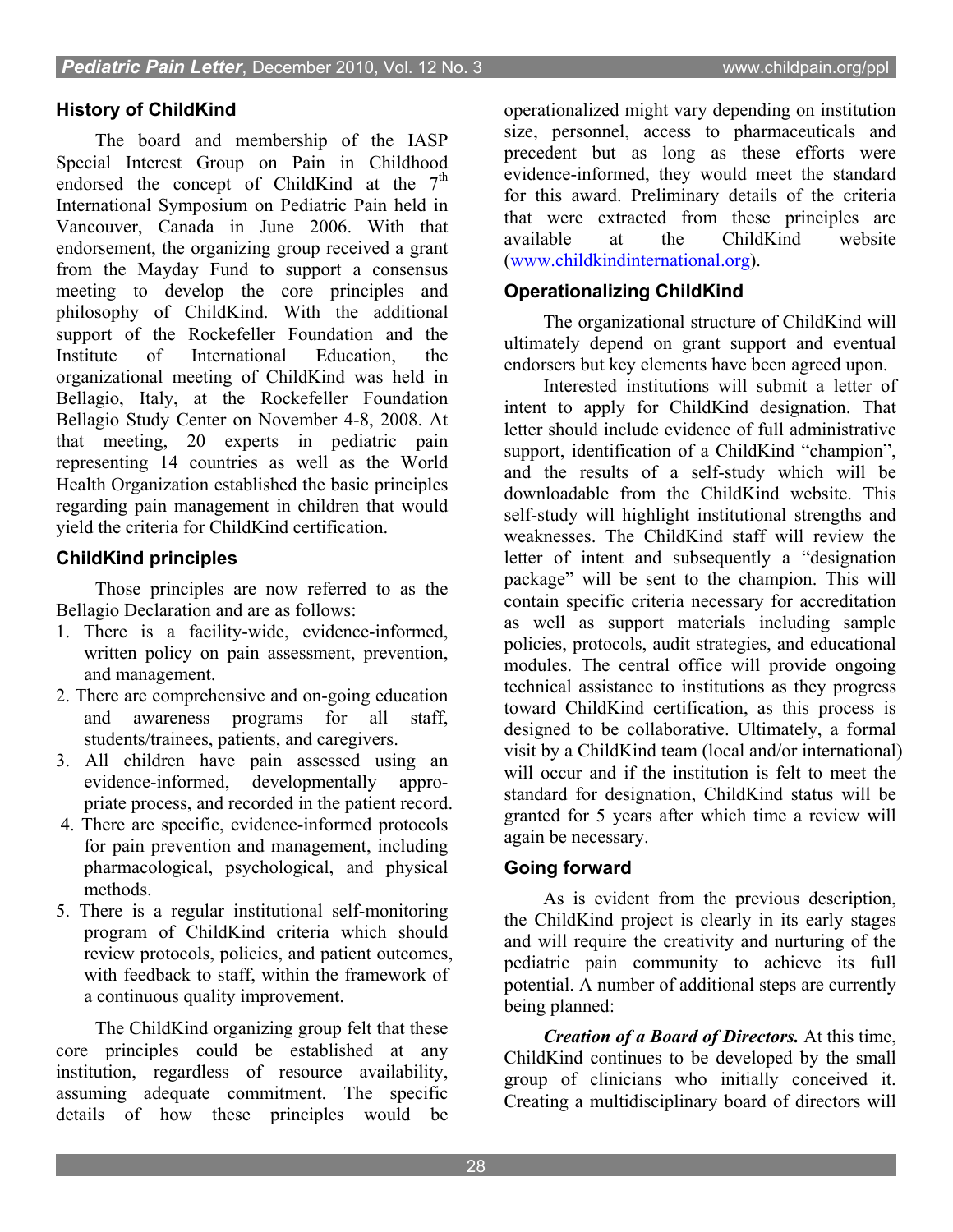bring additional perspective, resources, experience, and energy to the project.

*Funding.* Adequate funding is essential to the growth of ChildKind. A steady funding stream for the foreseeable future will allow for the recruitment of a small staff to handle inquiries, troubleshoot, maintain a website, collect and collate sample protocols and policies, and evaluate various educational modules to serve as templates for individual institutional initiatives.

*Finalizing the process.* The central office of ChildKind could exist within a healthcare facility such as a children's hospital, within a related nonprofit organization such as IASP, or within a multilateral organization such as WHO or UNICEF. It remains to be decided who ultimately completes the evaluation. Possibilities include members of the ChildKind central staff, an international team of experts assembled by ChildKind, local or regional experts such as members of the regional IASP chapters, employees of international organizations such as WHO, or some combination developed on a case-by-case basis. Issues of language and cultural differences clearly are important and any eventual structure for ChildKind needs to be sensitive to them.

 *Additional endorsers.* Although a number of organizations have already endorsed this initiative, the leadership of ChildKind is actively engaged in the process of securing additional endorsements which would further enhance the desirability of achieving ChildKind status.

 *Pilot sites.* Even though many details of the process to achieve ChildKind accreditation are not definitive, a number of institutions have requested to participate as pilot sites. Of note, after a ChildKind workshop held in Ribeirão Preto, Brazil, in April 2010, the Brazilian Ministry of Health awarded a \$74,000 CDN grant to researchers in Brazil to begin pursuing ChildKind standards in two pediatric health institutions. Such participation will benefit not only ChildKind, by helping us refine the process, but will also be instructive for the institutions, as it will provide a mechanism for selfanalysis and a conduit to receive technical assistance. Pilot sites should represent the full

gamut of child healthcare institutions (large and small, rich and poor, academic and community) so that unexpected barriers at all potential sites can be identified.

#### **Summary**

 The ChildKind initiative is an attempt to improve the quality of pediatric pain management in hospitals by awarding special recognition to qualifying institutions. It is an alternative to other models which may be more punitive in nature and are often less successful at changing the inherent culture of the institution. ChildKind is modelled on the Baby Friendly program of WHO/UNICEF that has influenced institutional approaches to breastfeeding practices around the world.

 At the present time, ChildKind's core principles have been established and it has garnered endorsements from leading international healthcare organizations. Much remains to be done in shaping and refining this program but it has already generated significant interest among practitioners and institutions. Individuals interested in being active participants in the development of this unique program are encouraged to write to us at [childkind@me.com.](mailto:info@childkindinternational.org)

> **Visit the ChildKind website [www.childkindinternational.org](http://www.childkindinternational.org/)**

Neil L. Schechter, MD, FAAP

Director, Chronic Pain Clinic, Children's Hospital Boston; Associate Professor of Anesthesia (Pediatrics), Harvard Medical School, Boston, MA, USA

email: neil.schechter@childrens.harvard.edu

#### G. Allen Finley, MD, FRCPC

Medical Director, Pediatric Pain Management, IWK Health Centre; Professor of Anesthesia and Psychology, Dalhousie University, Halifax, NS, Canada

#### Nancy S. Bright, BS, RN

Clinical Coordinator, Pain Relief Program, Connecticut Children's Medical Center, Hartford, **USA**